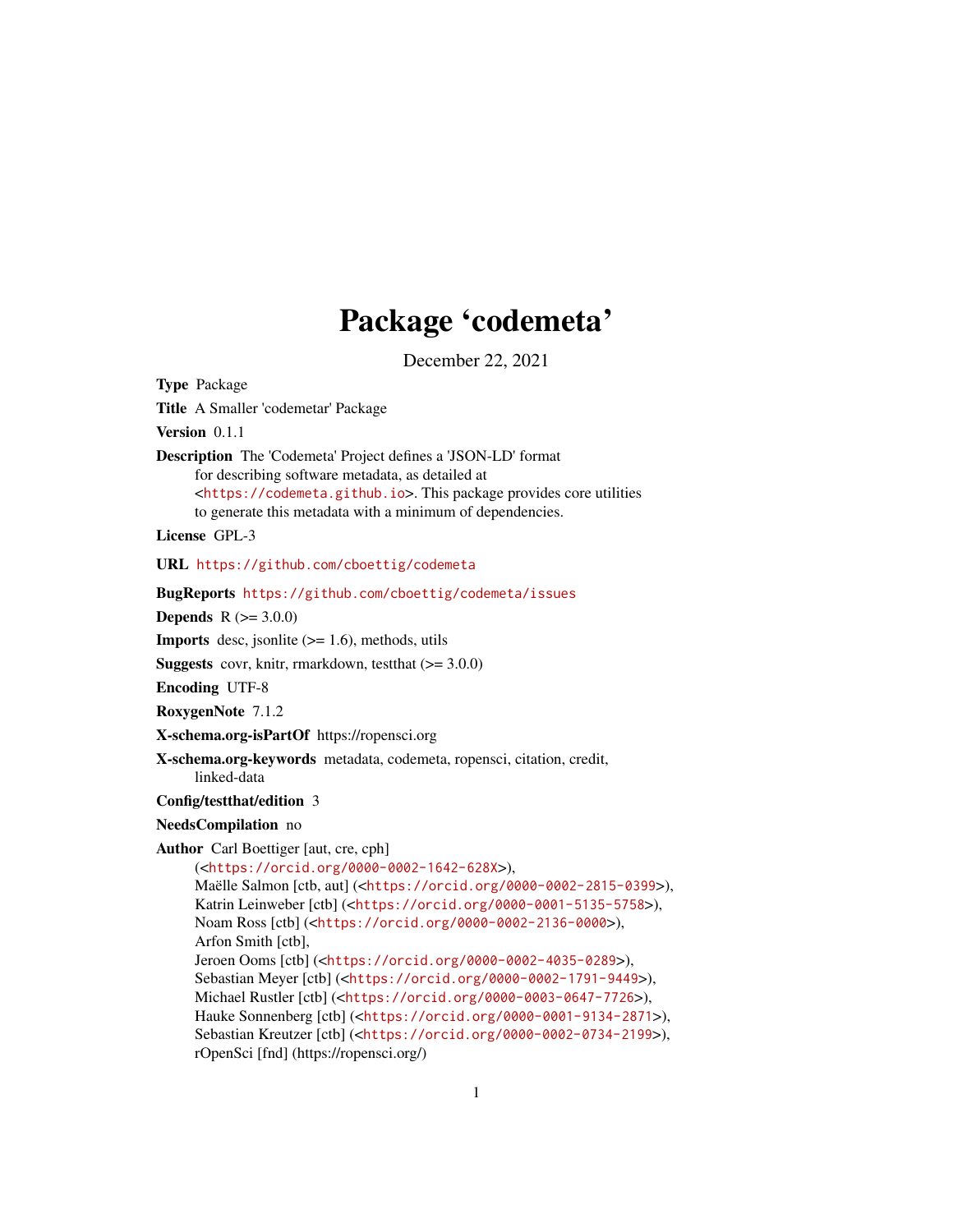<span id="page-1-0"></span>Maintainer Carl Boettiger <cboettig@gmail.com> Repository CRAN Date/Publication 2021-12-22 00:50:02 UTC

### R topics documented:

| Index |  |
|-------|--|

write\_codemeta *write\_codemeta*

#### Description

write\_codemeta

#### Usage

```
write_codemeta(
 path = ".'',id = NULL,file = "codemeta.json",
 verbose = getOption("verbose", FALSE)
)
```
#### Arguments

| path    | path to the package root                                                 |
|---------|--------------------------------------------------------------------------|
| id      | identifier for the package (e.g. a DOI, as URL)                          |
| file    | output file location, should be called codemeta. json.                   |
| verbose | Whether to print messages indicating the progress of internet downloads. |

#### Value

a codemeta list object (invisbly) and write out the codemeta.json file

#### Examples

```
# 'path' and 'out' here are for illustrative use only.
# typical use in a package is simply `wite_codemeta()` with no arguments
path <- system.file("", package="codemeta")
out <- tempfile(fileext =".json")
write_codemeta(path, file = out)
```